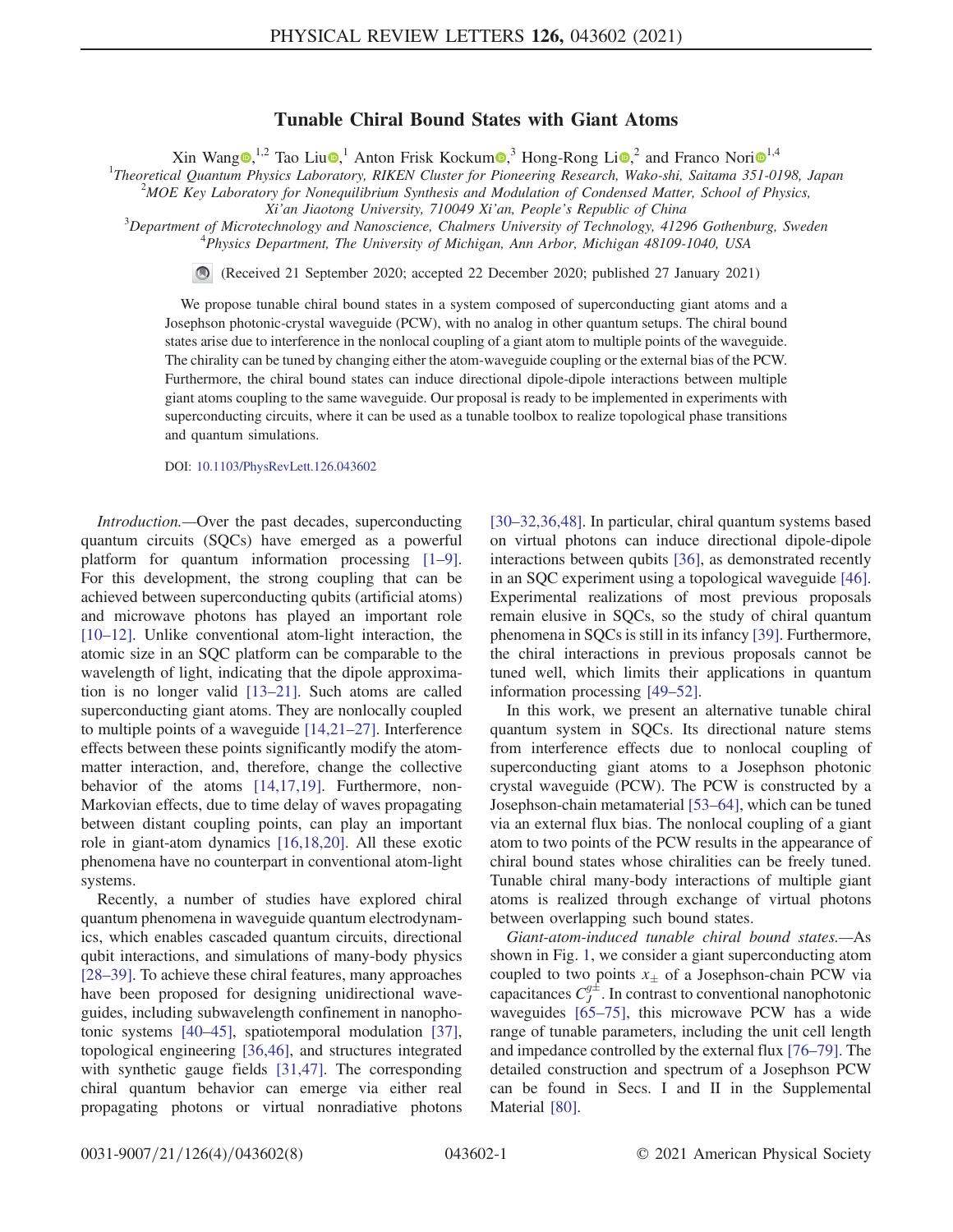<span id="page-1-0"></span>

FIG. 1. Sketch of the system. A superconducting giant atom (red) couples via capacitances  $C_y^{g\pm}$  to two points  $x_{\pm}$  of a PCW [squares, superconducting quantum interference devices (SQUIDs)]. The green (blue) SQUIDs denote high (low) impedance. In our work, we assume the periodic impedance modulation as a cosine wave. The results remain robust when we consider other shapes of modulation signals (e.g., a square wave) [\[80\].](#page-6-2) The points  $x<sub>+</sub>$  and  $x<sub>-</sub>$  are assumed to be within one period of the modulation (yellow area). The left (right) photonic component of a bound state is shown in blue (red).

When the atomic transition frequency  $\omega_a$  is in the PCW band gap, and close to the top of the lowest energy band  $\omega_k$  in the first Brillouin zone (BZ), the interaction Hamiltonian is

$$
H_{\text{int}} = \sum_{k \in \text{BZ}} \hbar \Delta_k a_k^{\dagger} a_k + \sum_{k \in \text{BZ}} \hbar (g_k a_k^{\dagger} \sigma_- + g_k^* a_k \sigma_+), \quad (1)
$$

where  $\Delta_k = \omega_k - \omega_q$  is the frequency detuning,  $\sigma_{\pm}$  are the atom raising and lowering operators,  $a_k$   $(a_k^{\dagger})$  is the annihilation (creation) operator of the photonic mode with wave vector  $k$  in the lowest energy band, and the nonlocal atom-waveguide coupling strength is given by (see Sec. III in the Supplemental Material [\[80\]\)](#page-6-2)

<span id="page-1-1"></span>
$$
g_k = \sum_{i=\pm} g_k^i e^{ikx_i} u_k(x_i), \quad \text{with} \quad g_k^{\pm} \simeq \frac{e}{\hbar} \frac{C_J^{g\pm}}{C_{\Sigma}} \sqrt{\frac{\hbar \omega_q}{C_t}}.
$$
 (2)

Here  $C_{\Sigma}$  ( $C_{t}$ ) is the total capacitance of the atom (PCW), and  $u_k(x) = u_k(x + \lambda_m)$  is the Bloch wave function with a tunable modulating wavelength  $\lambda_m$  of the PCW. We compute  $u_k(x)$  and  $g_k$  numerically based on experimental values of the SQUID-chain PCWs in Refs. [\[59,61,63\].](#page-6-3)

We find the bound state of the system by solving  $H_{int}|\psi_b\rangle = \hbar \epsilon_b |\psi_b\rangle$ , with eigenenergy  $\epsilon_b$  and eigenstate  $|\psi_b\rangle = \cos(\theta)|e,0\rangle + \sin(\theta)\sum_k c_k|g,1_k\rangle$ , in the single-<br>excitation subspace. Previous studies of small atoms in excitation subspace. Previous studies of small atoms in waveguides [\[68](#page-6-4)–74], and one on giant atoms in an coupledresonator waveguide [\[85\]](#page-6-5), have shown that the bound state decays exponentially and symmetrically in both directions.

<span id="page-1-2"></span>For the case of a giant atom, the real-space wave function of the photonic component of the bound state is approximated by (see Sec. IV in Ref. [\[80\]\)](#page-6-2)

$$
\phi_b(x) = \sin(\theta) \langle x | \sum_k c_k a_k^{\dagger} | 0 \rangle = \sum_{i=\pm} \phi_b^i(x), \qquad (3)
$$

<span id="page-1-3"></span>with

$$
\phi_b^i(x) \propto \int \frac{g_k^i u_k(x_i) u_k^*(x) e^{-ik(x-x_i)}}{\epsilon_b - \Delta_k} dk = A^i(x) e^{i\theta_i(x)}, \quad (4)
$$

where  $\phi_b^{\pm}(x)$  represent the photonic wave function com-<br>popents of the bound state for a small atom coupling at ponents of the bound state for a small atom coupling at positions  $x_+$ ;  $A^{\pm}$  and  $\theta_+$  denote their corresponding amplitudes and phases, respectively. The phases of atomwaveguide coupling amplitudes [see Eq. [\(2\)\]](#page-1-1) at positions  $x<sub>+</sub>$  and  $x<sub>−</sub>$  cannot be simultaneously gauged out due to the nonlocal coupling. This results in interference between  $\phi_b^+(x)$  and  $\phi_b^-(x)$  [see Eqs. [\(3\)](#page-1-2) and [\(4\)](#page-1-3)], leading to the formation of a chiral bound state formation of a chiral bound state.

As depicted in Fig. [1,](#page-1-0) we assume the PCW to be infinitely long in both directions, and the original point  $x = 0$  at the middle of the low-impedance part in one cell. The giant-atom coupling points  $x_$  and  $x_+$  are located at  ${x_-, x_+} = {0, 0.5\lambda_m}$ . We find that the bound-state components  $\phi_b^{\pm}(x)$  distribute symmetrically around the cou-<br>pling points [80]. However, as depicted in Fig. 2(a), their pling points [\[80\]](#page-6-2). However, as depicted in Fig. [2\(a\),](#page-1-4) their phase difference is  $\delta\theta = \theta_+ - \theta_- \simeq 0$  for  $x \ll x_$ , while it is  $\delta\theta \simeq \pi$  for  $x \gg x_+$ . Numerical results indicate that maximum interference is achieved when  $g_k^+ \approx 3.4 g_k^-$ , giving  $A^{+}(x) \simeq A^{-}(x)$ . Consequently, the right (left) bound state vanishes (is maximally enhanced) due to destructive (constructive) interference. Figure [2\(b\)](#page-1-4) shows the realspace distribution of  $\phi_b(x)$ , which is strongly localized to the left of the giant atom. Note that, for other positions of the coupling points, there exist different interference patterns between  $\phi_b^{\pm}(x)$ , which lead to different chirality.<br>Detailed discussions can be found in Sec. IV in the Detailed discussions can be found in Sec. IV in the Supplemental Material [\[80\].](#page-6-2)

The chiral bound state can be phenomenologically interpreted as a result of interference, as explained above. We now make a quantitative analysis. When a small atom is coupled to a PCW, as studied in Refs. [71–[75\],](#page-6-6) the atom-

<span id="page-1-4"></span>

FIG. 2. Properties of a chiral bound state. (a) Phase differences between  $\phi_b^+(x)$  and  $\phi_b^-(x)$  versus of x for  $\{x_-, x_+\} = \{0, 0.5\lambda_m\}$ .<br>(b) The bound state amplitude  $\phi_b(x)$  for the same setup. The (b) The bound state amplitude  $|\phi_b(x)|$  for the same setup. The solid (dashed) curve is the numerical (analytical) result described by Eq. [\(4\)](#page-1-3) [Eq. [\(6\)\]](#page-2-0). (c) The imaginary and real part of  $g_k$  versus k for the same setup.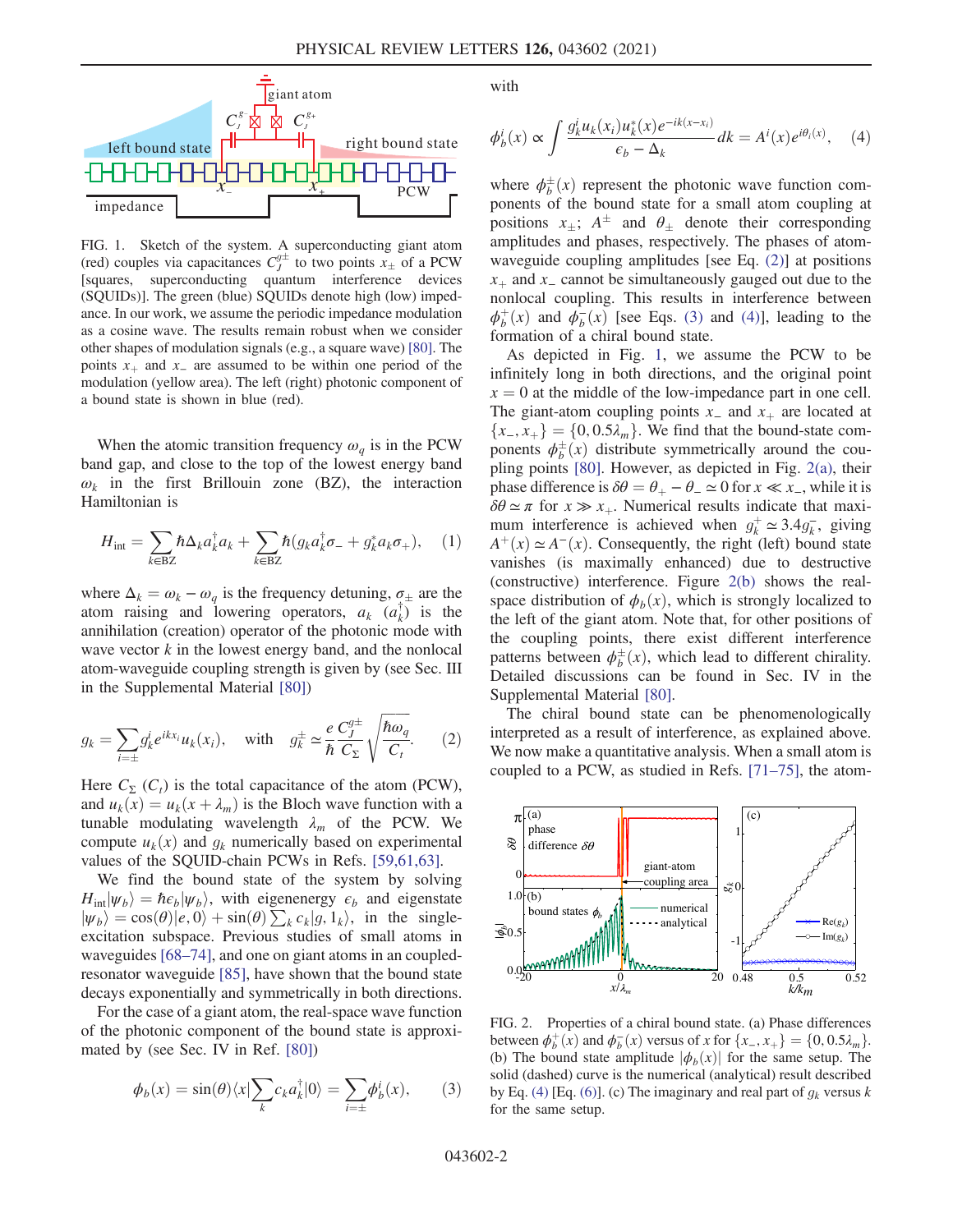waveguide coupling amplitude  $g_k$  is a constant independent of the wave vector k, i.e.,  $g_k \approx g_{k_0}$ , with  $k_0 = k_m/2$ , and  $k_m = 2\pi/\lambda_m$ . The giant-atom case is different, as shown in Fig. [2\(c\)](#page-1-4), where we plot the real and imaginary parts of  $g_k$ versus k. Note that, around  $k_0$ , the real part of  $g_k$  is approximately constant, but the imaginary part changes linearly with k. We therefore rewrite  $g_k$  as

$$
g_k \simeq (A + iB\delta k),\tag{5}
$$

where  $\delta k = k - k_0$ , A represents the average real part of  $g_k$ around  $k_0$ , and B is the slope of the imaginary part of  $g_k$ . Because of the nonlocal coupling of the giant atom to the PCW, B has a nonzero value, and cannot be gauged out. In addition, by considering the effective-mass approximation [\[70,71\]](#page-6-7), the dispersion relation of the lowest energy band of the PCW around the band edge can be expressed as  $\Delta_k = -\delta_0 - \alpha_m (k - k_0)^2$  (see Sec. III in Ref. [\[80\]](#page-6-2)), and  $\phi_b(x)$  in Eq. [\(3\)](#page-1-2) becomes

<span id="page-2-0"></span>
$$
\phi_b(x) \propto [C_- \Theta(-x) + C_+ \Theta(x)] \exp\left(-\frac{|x|}{L_{\text{eff}}}\right), \quad (6)
$$

where  $L_{\text{eff}} = \sqrt{\frac{\alpha_m}{\delta_0}}$  is the decay length,  $\Theta(x)$  is the Heaviside step function and  $C_{\text{eff}}$  are determined by the Heaviside step function, and  $C_{\pm}$  are determined by the imaginary and real parts of  $g_k$  as

$$
C_{\pm} = A \pm B \sqrt{\frac{\delta_0}{\alpha_m}}.\tag{7}
$$

In Eq. [\(6\)](#page-2-0), we have assumed  $|x_+ - x_-| < \lambda_m \ll L_{\text{eff}}$ . This approximation holds in Fig. [2\(b\),](#page-1-4) where the photonic component between the two coupling points (brown area) is much smaller than the left and right parts, and can be neglected. Therefore, when considering the bound-state distribution, we view  $x_{\pm}$  as both approximately being at  $x = 0$ . For the parameters used in Fig. [2,](#page-1-4) we have  $|C_|\gg |C_+|$ . Consequently, the photonic component of the bound state mostly distributes to the left of the giant atom. Note that the above analytical results fit well with the numerical ones, as shown in Fig. [2\(b\).](#page-1-4)

We now define the chirality of the bound state as

$$
\mathcal{C}_b = \frac{\Phi_L - \Phi_R}{\Phi_L + \Phi_R}, \qquad \Phi_{R/L} = \left| \int_{\pm \infty}^{x_\pm} |\phi_b(x')|^2 dx' \right|, \quad (8)
$$

where the chiral preferred direction is left (right) given that  $C_b > 0$  ( $C_b < 0$ ), and  $C_b \rightarrow 1$  ( $C_b \rightarrow -1$ ) indicates perfect left (right) chirality. Using Eq. [\(6\)](#page-2-0), the analytical form of  $\mathcal{C}_b$ becomes

$$
\mathcal{C}_b = \frac{C_-^2 - C_+^2}{C_-^2 + C_+^2}.\tag{9}
$$

In Fig. [3\(a\),](#page-2-1) we plot both the numerical and analytical  $\mathcal{C}_b$ versus  $x_+$  by fixing  $x_-=0$  and  $g_k^+=g_k^-$ . The numerical

<span id="page-2-1"></span>

FIG. 3. Tuning the chirality of the bound state. (a) Chirality  $C_b$ versus  $x_+$  for fixed  $x_-=0$  and  $g_k^+=g_k^-$ . The dashed lines<br>indicate the maximum chirality  $|C_+\rangle \approx 1$  (b) Chirality versus  $a^+$ indicate the maximum chirality  $|\mathcal{C}_b| \approx 1$ . (b) Chirality versus  $g_k^{\dagger}$  for fixed  $\{x \mid x\} = \{0, 0.75\}$  and  $g = -1$  (giant-atom case) for fixed  $\{x_-, x_+\} = \{0, 0.75\lambda_m\}$  and  $g_k^- = 1$  (giant-atom case)<br>or  $g_k^- = 0$  (small-atom case) or  $g_k^- = 0$  (small-atom case).

parameters of the whole system are adopted from the experiments in Refs. [\[59,61,63\]](#page-6-3) (see Sec. III in the Supplemental Material [\[80\]](#page-6-2)). The sign of  $C_b$  changes when the second coupling point  $x<sub>+</sub>$  is moved from the left side of  $x_$  to the right side. At  $x_+/ \lambda_m \simeq \pm 0.7$  [dashed lines in Fig. [3\(a\)\]](#page-2-1), the chirality reaches its maximum value  $|\mathcal{C}_b|$  ≈ 0.95. In Fig. [3\(b\)](#page-2-1), we fix  $\{x_-, x_+\} = \{0, 0.75\lambda_m\}$ and plot  $\mathcal{C}_b$  versus the coupling strength  $g_k^+$ . The results in Fig. [3](#page-2-1) show that the chirality can be continuously tuned over the whole range  $C_b \in (-1, 1)$  by changing either  $x_+$  or  $g_k^+$ .<br>
Hulike the case of nanophotonic waveguide quantum

Unlike the case of nanophotonic waveguide quantum electrodynamics [\[68,75\],](#page-6-4) an atom placed in the PCW can see different semi-infinite waveguide structures to the right and left of a coupling point. This symmetry breaking is what enables chirality. As shown in Fig. [3\(b\),](#page-2-1) the symmetry breaking enables the formation of a chiral bound state not only with a giant atom, but also with a small atom, which has not been explored in previous studies. For  $|g_k^+| \gg |g_k^-|$ , which corresponds to the small-atom case, we find  $C_1 \sim$ which corresponds to the small-atom case, we find  $C_b \simeq$ −0.49 when  $\{x_-, x_+\} = \{0, 0.75\lambda_m\}$ . However, the chirality for a small atom is never perfect  $(|C_b| < 1)$  and cannot be tuned by changing the coupling strength, in contrast to the giant-atom case [Fig. [3\(b\)\]](#page-2-1). Additionally,  $\mathcal{C}_b$  is quite sensitive to the coupling position. A detailed discussion is provided in the Supplemental Material [\[80\]](#page-6-2).

Chiral dipole-dipole interactions.—When multiple small atoms are coupled within the band gap of the same PCW, effective dipole-dipole interactions between them are induced through the exchange of virtual photons in the PCW. The interaction strength is determined by the overlap between the decaying evanescent fields of the bound states [\[69](#page-6-8)–75]. In previous studies with cold-atom systems [\[71,75\]](#page-6-6), where the atoms are equally spaced, the nearestneighbor interaction strength is constant. For the chiral bound states induced by the coupling between a PCW and giant atoms, the scenario is different.

As shown in Fig. [4](#page-3-0), we consider giant atoms A and B equally distributed along a PCW with an interatom distance  $D_q$ . Here, the PCW impedance modulation is simplified as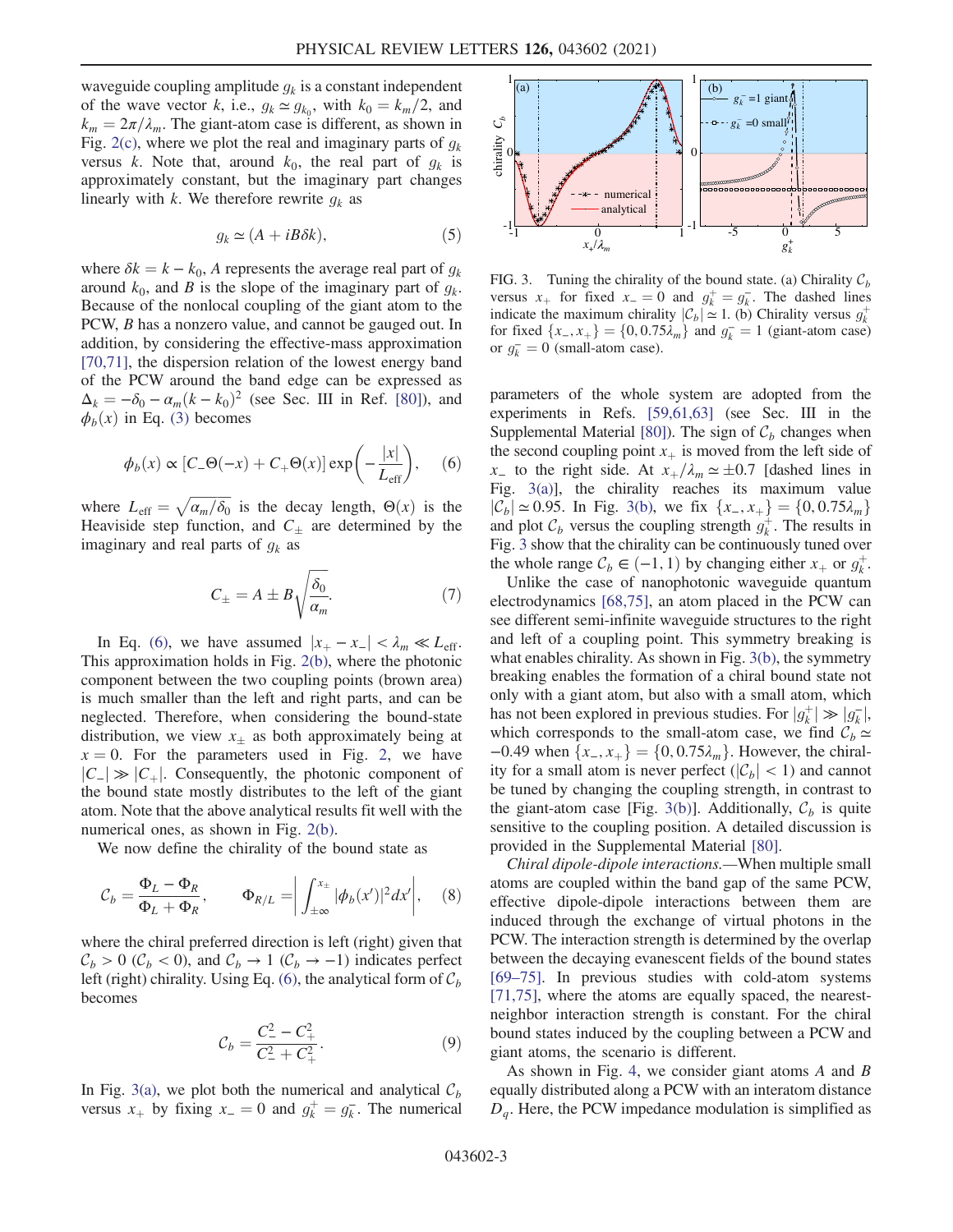<span id="page-3-0"></span>

FIG. 4. Setups for chiral dipole-dipole interactions betweeen giant atoms. (a) Giant atoms A and B, separated by a distance  $D_a$ , coupled to a Josephson-chain PCW. The periodic impedance modulation is a square wave. The induced effective dipole-dipole coupling is chiral with  $J_{AB} \gg J_{BA}$ . (b) Relative to (a), the impedance modulation signal is shifted with a distance  $d_s = 0.5\lambda_m$ . The bound-state chiralities are reversed, resulting in  $J_{AB} \ll J_{BA}$ .

square waves. One leg of each giant atom  $A$  and  $B$  is coupled to the low-impedance points  $x_{-}^{A,B}$ . while the second coupling points  $x_+^{A,B}$  are placed either to the left or to the right (different for A and B) of  $x_+^{A,B}$  at the closest bigh right (different for A and B) of  $x^{A,B}_-$  at the closest highimpedance position. Therefore, the bound states of giant atoms A and B satisfy  $C_b^A = -C_b^B$ . The atomic pair  $\{A, B\}$  is<br>repeated along the PCW and can be viewed as a dimer (see repeated along the PCW, and can be viewed as a dimer (see Fig. [4\)](#page-3-0). The intracell dipole-dipole interaction can be derived via standard resolvent-operator techniques [\[80,86,87\]](#page-6-2):

$$
\operatorname{Re}[\Sigma_{AB}(z)] = \operatorname{Re}\left[\int_0^{k_0} dk \frac{2\operatorname{Re}(g_{kA}g_{kB}^*)}{z - \Delta_k}\right] \simeq J_{AB},\qquad(10)
$$

where the real part  $J_{AB}$  of  $\Sigma_{AB}(z)$  describes the coherent dipole-dipole coupling between intracell atoms. The atomic decay effects can be strongly suppressed with a large detuning  $\delta_0$  [\[31,36,87\]](#page-5-4) (see Sec. V in the Supplemental Material [\[80\]\)](#page-6-2). The intercell coupling amplitude  $J_{BA}$  can be found similarly.

<span id="page-3-1"></span>

FIG. 5. Chiral interaction and topological phase transition. (a) Dipole-dipole interaction strengths  $J_{AB}$  and  $J_{BA}$  (normalized by  $J_{AB}$  at  $D_q = 3\lambda_m$ ) versus separation  $D_q$ . (b)  $J_{AB}$  and  $J_{BA}$  for fixed  $D_a$  versus of the shift distance  $d_s$  [relative to Fig. [4\(a\)](#page-3-0)] for the PCW impedance modulation. As the shift distance is increased towards  $d_s = 0.5\lambda_m$ , the chiral interaction strengths of  $J_{AB}$  and  $J_{BA}$  are exchanged, leading to a topological phase transition.

In Fig. [5\(a\)](#page-3-1), we numerically plot  $J_{AB}$  and  $J_{BA}$ , both of which exponentially decay with  $D_q$  [69–[73\]](#page-6-8), for the setup in Fig.  $4(a)$ . Since the bound-state chiralities of A and B are opposite, the decaying evanescent fields within a unit cell have much larger overlap than those between different cells. This leads to a much larger intracell dipole-dipole interaction  $J_{AB}$  than the intercell interaction  $J_{BA}$ , i.e., the interaction is chiral even though the giant atoms are equally spaced. Since the bound states of A and B can be tuned to  $|\mathcal{C}_b| \simeq 1$ , the atoms only interact with the atoms in their chiral preferred directions, but cannot interact with those in the opposite direction, no matter how small the separation  $D_a$  is.

Topological phases with giant atoms.—The impedance of the Josephson PCW can be modulated via an external flux bias [\[80\]](#page-6-2). As shown in Fig. [4](#page-3-0), shifting the programmable modulation signal by  $d_s$ , the high-impedance posi-tions will be moved [\[80\].](#page-6-2) For  $d_s = 0.5\lambda_m$ , the chiralities of the giant atoms in Fig. [4](#page-3-0) are switched, leading to  $J_{AB} \ll J_{BA}$ . Figure. [5\(b\)](#page-3-1) shows that  $J_{AB}$  ( $J_{BA}$ ) decreases (increases) linearly with  $d_s$  around  $d_s \approx 0.25 \lambda_m$ .

By modulating  $d_s$  in time, we can simulate topological phases. We assume that the frequency of each atom is also modulated in time [\[5\]](#page-4-5). As shown in Fig. [4,](#page-3-0) after tracing out the PCW, we map the atomic-chain Hamiltonian to the Su-Schrieffer-Heeger model

$$
H_{\rm qc} = \sum_{i} [J_{AB}(t)\sigma_{Ai}^{\dagger}\sigma_{Bi}^{+} + J_{BA}(t)\sigma_{Bi}^{\dagger}\sigma_{Ai+1}^{+} + \text{H.c.}] + \sum_{i} \Delta_q(t)(\sigma_{Ai}^z - \sigma_{Bi}^z),
$$
\n(11)

where  $\Delta_a(t)$  is the frequency detuning between atoms A and B. The degeneracy point of the chain is at  ${J_{BA}}$  –  $J_{AB}, \Delta_q$ } = {0, 0} [\[80\].](#page-6-2) The adiabatic Thouless pump trajectories (see Fig. [6\)](#page-3-2), which encircle the degeneracy point, are topologically equivalent, and robust to disorders and perturbations [88–[90\].](#page-7-0) As shown in Fig. [5\(b\),](#page-3-1) for  $d_s \approx 0.25 \lambda_m$ , the bound states of atom A and B, do not show any chirality, leading to  $J_{AB} - J_{BA} = 0$ . This corresponds to the topological phase transition point [91–[93\].](#page-7-1)

<span id="page-3-2"></span>

FIG. 6. Topological protection. (a) The pump circle in parameter space  $\{J_{BA} - J_{AB}, \Delta_q\}$ . The topologically nontrivial pumping corresponds to a closed path encircling the degeneracy point at the origin. (b) Time evolution of a single excitation in the atomic chain (with 12 sites) under adiabatic pumping loops (see Sec. V in Ref. [\[80\]\)](#page-6-2).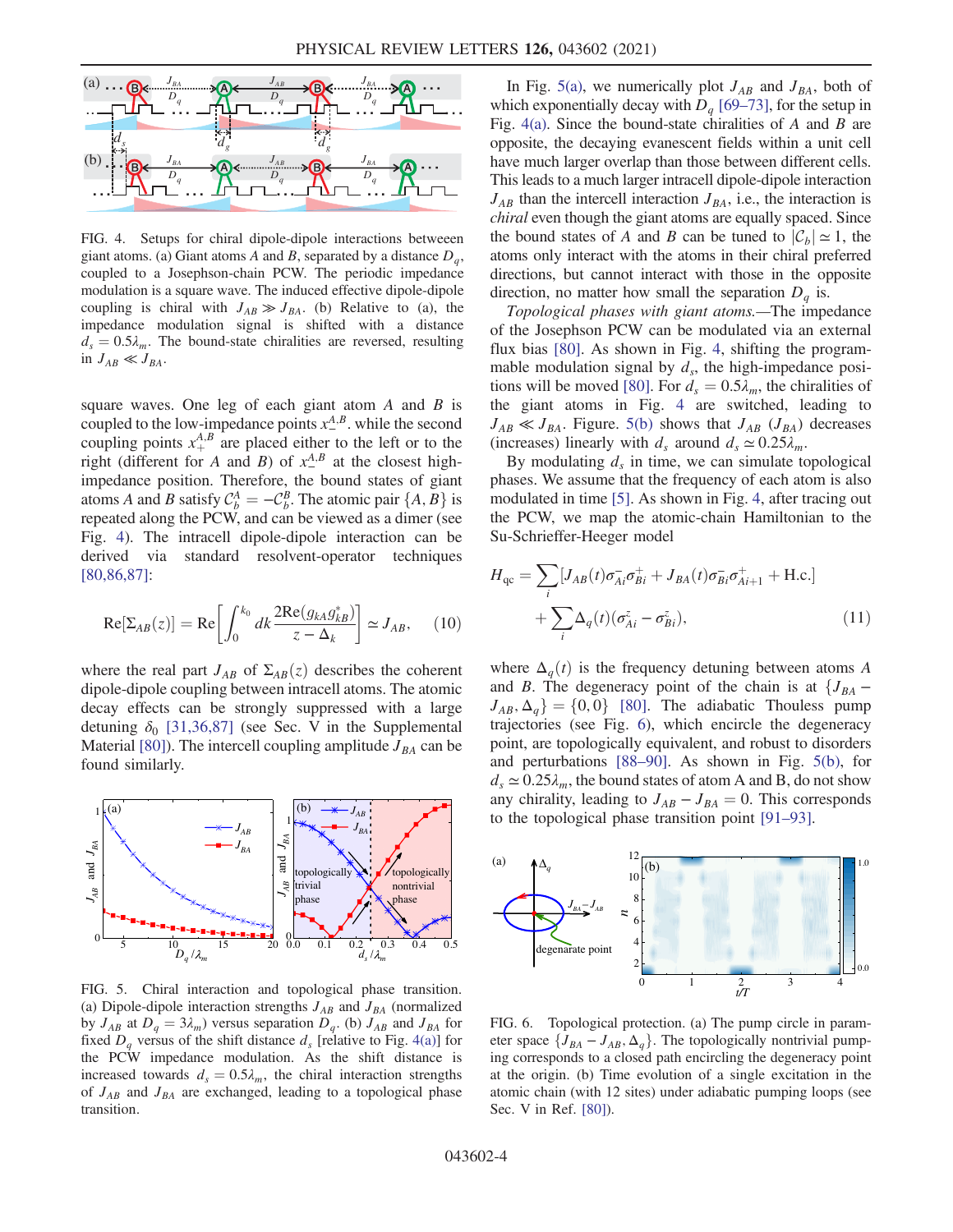In Fig. [6\(b\),](#page-3-2) we plot the adiabatic pumping process for the evolution of an initial excitation localized at the left edge of the atomic chain (see Sec. V in the Supplemental Material [\[80\]\)](#page-6-2). At the end of each pump circle, the excitation is transferred to the right edge state with a high fidelity due to topological protection [\[88\]](#page-7-0). This process exploits the directional interactions between giant atoms, and just needs to shift the modulation signal by a small length, which is feasible in SQC platforms.

Conclusion.—In this work, we have explored giant superconducting atoms coupled to two points of a Josephson-chain PCW. We showed that interference arising due to the nonlocal coupling leads to chiral bound states. The chirality of these states can be easily tuned over the full range by either modulating the external flux bias of the PCW or changing the coupling strengths. For multiple giant atoms equally spaced along the waveguide, the dipoledipole interactions exhibit strong chirality due to spatially asymmetric overlaps between the bound states. Each atom can be tuned to only interact with atoms in a preferred direction. Using this chiral interaction, we demonstrated that our proposal can realize a topological phase transition and topological Thouless pumping. Extending our setup to 2D PCWs might lead to more exotic quantum phenomena. We hope that our proposal can be a powerful toolbox to achieve chiral long-range interactions for quantum simulations and many-body physics. The setups we have studied here can be realized in experiments using currently available state-of-the-art technology for superconducting circuits.

X. W. is supported by the China Postdoctoral Science Foundation No. 2018M631136 and the Natural Science Foundation of China under Grant No. 11804270. A. F. K. acknowledges support from the Japan Society for the Promotion of Science (BRIDGE Fellowship BR190501), the Swedish Research Council (Grant No. 2019-03696), and the Knut and Alice Wallenberg Foundation through the Wallenberg Centre for Quantum Technology (WACQT). H. R. L. is supported by the National Science Foundation of China (Grant No. 11774284). F. N. is supported in part by NTT Research, Army Research Office (ARO) (Grant No. W911NF-18-1-0358), Japan Science and Technology Agency (JST) (via the Q-LEAP program and CREST Grant No. JPMJCR1676), Japan Society for the Promotion of Science (JSPS) (via the KAKENHI Grant No. JP20H00134 and the JSPS-RFBR Grant No. JPJSBP120194828), the Asian Office of Aerospace Research and Development (AOARD), and the Foundational Questions Institute Fund (FQXi) via Grant No. FQXi-IAF19-06.

- [2] J. Koch, T. M. Yu, J. Gambetta, A. A. Houck, D. I. Schuster, J. Majer, A. Blais, M. H. Devoret, S. M. Girvin, and R. J. Schoelkopf, Charge-insensitive qubit design derived from the Cooper pair box, Phys. Rev. A 76[, 042319 \(2007\)](https://doi.org/10.1103/PhysRevA.76.042319).
- [3] J. Q. You and F. Nori, Superconducting circuits and quantum information, Phys. Today 58[, No. 11, 42 \(2005\)](https://doi.org/10.1063/1.2155757).
- [4] J. Clarke and F. K. Wilhelm, Superconducting quantum bits, [Nature \(London\)](https://doi.org/10.1038/nature07128) 453, 1031 (2008).
- <span id="page-4-5"></span>[5] X. Gu, A. F. Kockum, A. Miranowicz, Y.-X. Liu, and F. Nori, Microwave photonics with superconducting quantum circuits, [Phys. Rep.](https://doi.org/10.1016/j.physrep.2017.10.002) 718–719, 1 (2017).
- [6] C. Song, J. Cui, H. Wang, J. Hao, H. Feng, and Y. Li, Quantum computation with universal error mitigation on a superconducting quantum processor, Sci. Adv. 5[, eaaw5686](https://doi.org/10.1126/sciadv.aaw5686) [\(2019\).](https://doi.org/10.1126/sciadv.aaw5686)
- [7] F. Arute *et al.*, Quantum supremacy using a programmable superconducting processor, [Nature \(London\)](https://doi.org/10.1038/s41586-019-1666-5) 574, 505 [\(2019\).](https://doi.org/10.1038/s41586-019-1666-5)
- [8] A. F. Kockum and F. Nori, Quantum bits with Josephson junctions, in Fundamentals and Frontiers of the Josephson Effect, edited by F. Tafuri (Springer, New York, 2019), pp. 703–741.
- [9] M. Kjaergaard, M. E. Schwartz, J. Braumüller, P. Krantz, J. I.-J. Wang, S. Gustavsson, and W. D. Oliver, Superconducting qubits: Current state of play, [Annu. Rev.](https://doi.org/10.1146/annurev-conmatphys-031119-050605) [Condens. Matter Phys.](https://doi.org/10.1146/annurev-conmatphys-031119-050605) 11, 369 (2020).
- <span id="page-4-1"></span>[10] A. Wallraff, D. I. Schuster, A. Blais, L. Frunzio, R.-S. Huang, J. Majer, S. Kumar, S. M. Girvin, and R. J. Schoelkopf, Strong coupling of a single photon to a superconducting qubit using circuit quantum electrodynamics, [Nature](https://doi.org/10.1038/nature02851) (London) 431[, 162 \(2004\)](https://doi.org/10.1038/nature02851).
- [11] T. Niemczyk, F. Deppe, H. Huebl, E. P. Menzel, F. Hocke, M. J. Schwarz, J. J. Garcia-Ripoll, D. Zueco, T. Hümmer, E. Solano, A. Marx, and R. Gross, Circuit quantum electrodynamics in the ultrastrong-coupling regime, [Nat. Phys.](https://doi.org/10.1038/nphys1730) 6, [772 \(2010\)](https://doi.org/10.1038/nphys1730).
- [12] A. F. Kockum, A. Miranowicz, S. De Liberato, S. Savasta, and F. Nori, Ultrastrong coupling between light and matter, [Nat. Rev. Phys.](https://doi.org/10.1038/s42254-018-0006-2) 1, 19 (2019).
- <span id="page-4-2"></span>[13] M. V. Gustafsson, T. Aref, A. F. Kockum, M. K. Ekström, G. Johansson, and P. Delsing, Propagating phonons coupled to an artificial atom, Science 346[, 207 \(2014\).](https://doi.org/10.1126/science.1257219)
- <span id="page-4-3"></span>[14] A. F. Kockum, P. Delsing, and G. Johansson, Designing frequency-dependent relaxation rates and Lamb shifts for a giant artificial atom, Phys. Rev. A 90[, 013837 \(2014\).](https://doi.org/10.1103/PhysRevA.90.013837)
- [15] T. Aref, P. Delsing, M. K. Ekström, A. F. Kockum, M. V. Gustafsson, G. Johansson, P. J. Leek, E. Magnusson, and R. Manenti, Quantum acoustics with surface acoustic waves, in Superconducting Devices in Quantum Optics, edited by R. H. Hadfield and G. Johansson (Springer, New York, 2016).
- <span id="page-4-4"></span>[16] L. Guo, A. L. Grimsmo, A. F. Kockum, M. Pletyukhov, and G. Johansson, Giant acoustic atom: A single quantum system with a deterministic time delay, [Phys. Rev. A](https://doi.org/10.1103/PhysRevA.95.053821) 95, [053821 \(2017\).](https://doi.org/10.1103/PhysRevA.95.053821)
- [17] A. F. Kockum, G. Johansson, and F. Nori, Decoherence-Free Interaction between Giant Atoms in Waveguide Quantum Electrodynamics, Phys. Rev. Lett. 120[, 140404 \(2018\).](https://doi.org/10.1103/PhysRevLett.120.140404)
- [18] G. Andersson, B. Suri, L.-Z. Guo, T. Aref, and P. Delsing, Non-exponential decay of a giant artificial atom, [Nat. Phys.](https://doi.org/10.1038/s41567-019-0605-6) 15[, 1123 \(2019\)](https://doi.org/10.1038/s41567-019-0605-6).

<span id="page-4-0"></span><sup>[1]</sup> J. O. You and F. Nori, Quantum information processing with superconducting qubits in a microwave field, [Phys. Rev. B](https://doi.org/10.1103/PhysRevB.68.064509) 68[, 064509 \(2003\).](https://doi.org/10.1103/PhysRevB.68.064509)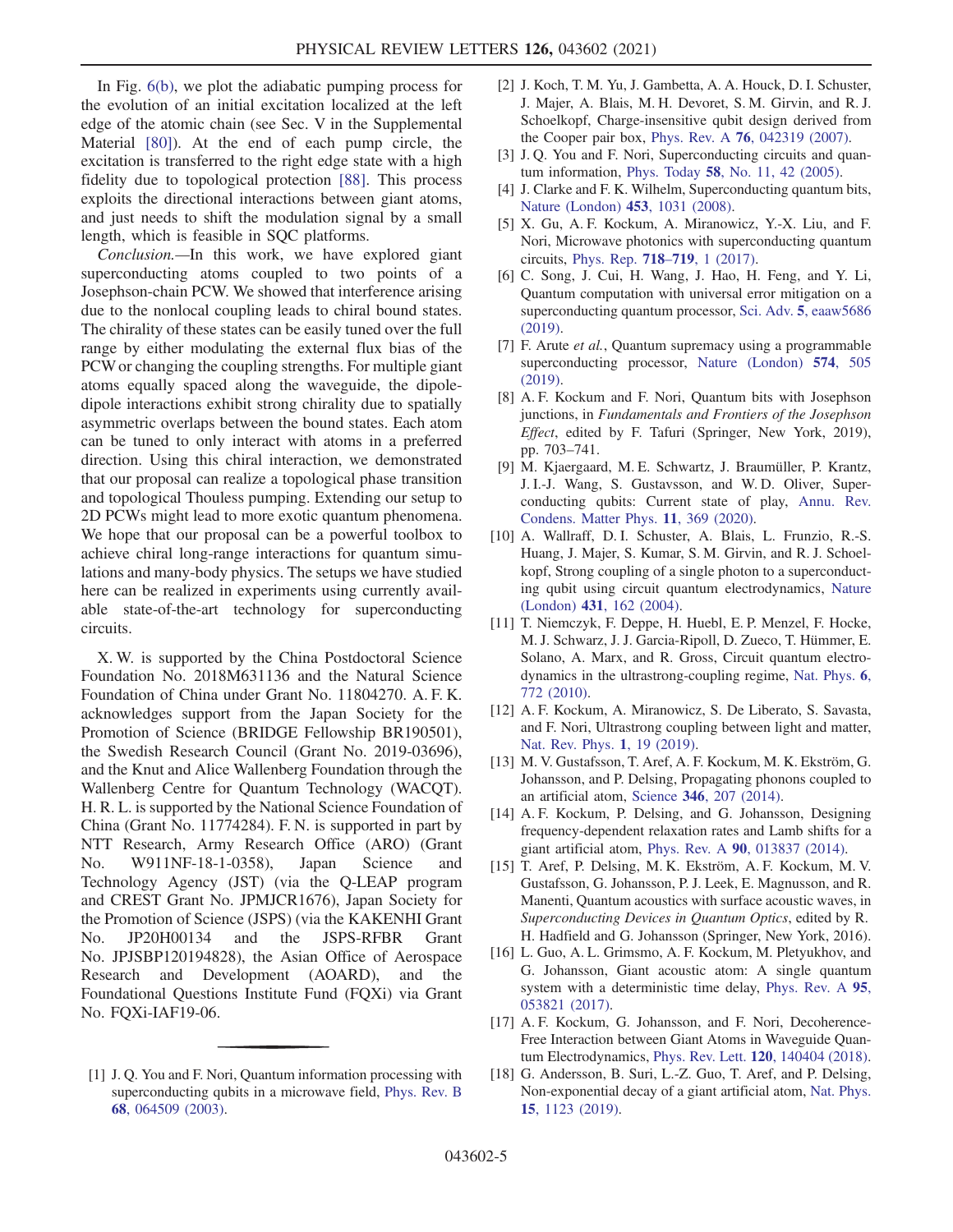- [19] A. F. Kockum, Quantum optics with giant atoms—the first five years, in *International Symposium on Mathematics*, Quantum Theory, and Cryptography (Springer Singapore, Singapore, 2021), p. 125.
- [20] L.-Z. Guo, A. F. Kockum, F. Marquardt, and G. Johansson, Oscillating bound states for a giant atom, [Phys. Rev.](https://doi.org/10.1103/PhysRevResearch.2.043014) Research 2[, 043014 \(2020\).](https://doi.org/10.1103/PhysRevResearch.2.043014)
- [21] B. Kannan, M. J. Ruckriegel, D. L. Campbell, A. F. Kockum, J. Braumüller, D. K. Kim, M. Kjaergaard, P. Krantz, A. Melville, B. M. Niedzielski, A. Vepsäläinen, R. Winik, J. L. Yoder, F. Nori, T. P. Orlando, S. Gustavsson, and W. D. Oliver, Waveguide quantum electrodynamics with superconducting artificial giant atoms, [Nature](https://doi.org/10.1038/s41586-020-2529-9) (London) 583[, 775 \(2020\)](https://doi.org/10.1038/s41586-020-2529-9).
- [22] R. Manenti, A. F. Kockum, A. Patterson, T. Behrle, J. Rahamim, G. Tancredi, F. Nori, and P. J. Leek, Circuit quantum acoustodynamics with surface acoustic waves, [Nat. Commun.](https://doi.org/10.1038/s41467-017-01063-9) 8, 975 (2017).
- [23] P. Delsing *et al.*, The 2019 surface acoustic waves roadmap, J. Phys. D 52[, 353001 \(2019\).](https://doi.org/10.1088/1361-6463/ab1b04)
- [24] L. R. Sletten, B. A. Moores, J. J. Viennot, and K. W. Lehnert, Resolving Phonon Fock States in a Multimode Cavity with a Double-Slit Qubit, [Phys. Rev. X](https://doi.org/10.1103/PhysRevX.9.021056) 9, 021056 [\(2019\).](https://doi.org/10.1103/PhysRevX.9.021056)
- [25] A. M. Vadiraj, A. Ask, T. G. McConkey, I. Nsanzineza, C. W. Sandbo Chang, A. F. Kockum, and C. M. Wilson, Engineering the level structure of a giant artificial atom in waveguide quantum electrodynamics, [arXiv:2003.14167.](https://arXiv.org/abs/2003.14167)
- [26] G. Andersson, M. K. Ekström, and P. Delsing, Electromagnetically Induced Acoustic Transparency with a Superconducting Circuit, [Phys. Rev. Lett.](https://doi.org/10.1103/PhysRevLett.124.240402) 124, 240402 [\(2020\).](https://doi.org/10.1103/PhysRevLett.124.240402)
- [27] A. Bienfait, Y. P. Zhong, H.-S. Chang, M.-H. Chou, C. R. Conner, É. Dumur, J. Grebel, G. A. Peairs, R. G. Povey, K. J. Satzinger, and A. N. Cleland, Quantum Erasure Using Entangled Surface Acoustic Phonons, [Phys. Rev. X](https://doi.org/10.1103/PhysRevX.10.021055) 10, [021055 \(2020\).](https://doi.org/10.1103/PhysRevX.10.021055)
- <span id="page-5-0"></span>[28] H. J. Carmichael, Quantum Trajectory Theory for Cascaded Open Systems, [Phys. Rev. Lett.](https://doi.org/10.1103/PhysRevLett.70.2273) 70, 2273 (1993).
- [29] C. W. Gardiner, Driving a Quantum System with the Output Field from Another Driven Quantum System, [Phys. Rev.](https://doi.org/10.1103/PhysRevLett.70.2269) Lett. 70[, 2269 \(1993\)](https://doi.org/10.1103/PhysRevLett.70.2269).
- <span id="page-5-5"></span>[30] H. Pichler, T. Ramos, A. J. Daley, and P. Zoller, Quantum optics of chiral spin networks, [Phys. Rev. A](https://doi.org/10.1103/PhysRevA.91.042116) 91, 042116 [\(2015\).](https://doi.org/10.1103/PhysRevA.91.042116)
- <span id="page-5-4"></span>[31] T. Ramos, B. Vermersch, P. Hauke, H. Pichler, and P. Zoller, Non-Markovian dynamics in chiral quantum networks with spins and photons, Phys. Rev. A 93[, 062104 \(2016\).](https://doi.org/10.1103/PhysRevA.93.062104)
- [32] P. Lodahl, S. Mahmoodian, S. Stobbe, A. Rauschenbeutel, P. Schneeweiss, J. Volz, H. Pichler, and P. Zoller, Chiral quantum optics, [Nature \(London\)](https://doi.org/10.1038/nature21037) 541, 473 (2017).
- [33] B. Vermersch, P.-O. Guimond, H. Pichler, and P. Zoller, Quantum State Transfer via Noisy Photonic and Phononic Waveguides, Phys. Rev. Lett. 118[, 133601 \(2017\)](https://doi.org/10.1103/PhysRevLett.118.133601).
- [34] Z.-L. Xiang, M.-Z. Zhang, L. Jiang, and P. Rabl, Intracity Quantum Communication via Thermal Microwave Networks, Phys. Rev. X 7[, 011035 \(2017\)](https://doi.org/10.1103/PhysRevX.7.011035).
- [35] A. Grankin, P. O. Guimond, D. V. Vasilyev, B. Vermersch, and P. Zoller, Free-space photonic quantum link and chiral quantum optics, Phys. Rev. A 98[, 043825 \(2018\)](https://doi.org/10.1103/PhysRevA.98.043825).
- <span id="page-5-3"></span>[36] M. Bello, G. Platero, J. I. Cirac, and A. González-Tudela, Unconventional quantum optics in topological waveguide QED, Sci. Adv. 5[, eaaw0297 \(2019\)](https://doi.org/10.1126/sciadv.aaw0297).
- <span id="page-5-2"></span>[37] G. Calajó, M. J. A. Schuetz, H. Pichler, M. D. Lukin, P. Schneeweiss, J. Volz, and P. Rabl, Quantum acousto-optic control of light-matter interactions in nanophotonic networks, Phys. Rev. A 99[, 053852 \(2019\).](https://doi.org/10.1103/PhysRevA.99.053852)
- [38] K. Y. Bliokh, D. Leykam, M. Lein, and F. Nori, Topological non-Hermitian origin of surface maxwell waves, [Nat.](https://doi.org/10.1038/s41467-019-08397-6) Commun. 10[, 580 \(2019\).](https://doi.org/10.1038/s41467-019-08397-6)
- <span id="page-5-7"></span>[39] P. O. Guimond, B. Vermersch, M. L. Juan, A. Sharafiev, G. Kirchmair, and P. Zoller, A unidirectional on-chip photonic interface for superconducting circuits, [npj Quantum Inf.](https://doi.org/10.1038/s41534-020-0261-9) 6, [32 \(2020\).](https://doi.org/10.1038/s41534-020-0261-9)
- <span id="page-5-1"></span>[40] R. Mitsch, C. Sayrin, B. Albrecht, P. Schneeweiss, and A. Rauschenbeutel, Quantum state-controlled directional spontaneous emission of photons into a nanophotonic waveguide, [Nat. Commun.](https://doi.org/10.1038/ncomms6713) 5, 5713 (2014).
- [41] K. Y. Bliokh, D. Smirnova, and F. Nori, Quantum spin Hall effect of light, Science 348[, 1448 \(2015\)](https://doi.org/10.1126/science.aaa9519).
- [42] J. Petersen, J. Volz, and A. Rauschenbeutel, Chiral nanophotonic waveguide interface based on spin-orbit interaction of light, Science 346[, 67 \(2014\)](https://doi.org/10.1126/science.1257671).
- [43] A. B. Young, A. C. T. Thijssen, D. M. Beggs, P. Androvitsaneas, L. Kuipers, J. G. Rarity, S. Hughes, and R. Oulton, Polarization Engineering in Photonic Crystal Waveguides for Spin-Photon Entanglers, [Phys. Rev. Lett.](https://doi.org/10.1103/PhysRevLett.115.153901) 115, 153901 [\(2015\).](https://doi.org/10.1103/PhysRevLett.115.153901)
- [44] K. Y. Bliokh and F. Nori, Transverse and longitudinal angular momenta of light, [Phys. Rep.](https://doi.org/10.1016/j.physrep.2015.06.003) 592, 1 (2015).
- [45] K. Y. Bliokh, F. J. Rodríguez-Fortuño, F. Nori, and A. V. Zayats, Spin–orbit interactions of light, [Nat. Photonics](https://doi.org/10.1038/nphoton.2015.201) 9, [796 \(2015\)](https://doi.org/10.1038/nphoton.2015.201).
- <span id="page-5-6"></span>[46] E.-J. Kim, X.-Y. Zhang, V. S. Ferreira, J. Banker, J. K. Iverson, A. Sipahigil, M. Bello, A. Gonzalez-Tudela, M. Mirhosseini, and O. Painter, Quantum electrodynamics in a topological waveguide, [arXiv:2005.03802](https://arXiv.org/abs/2005.03802) [Phys. Rev. X (to be published)].
- [47] E. Sánchez-Burillo, C. Wan, D. Zueco, and A. González-Tudela, Chiral quantum optics in photonic sawtooth lattices, [Phys. Rev. Research](https://doi.org/10.1103/PhysRevResearch.2.023003) 2, 023003 (2020).
- [48] L. Leonforte, A. Carollo, and F. Ciccarello, Vacancy-like dressed states in topological waveguide QED, [arXiv:2007.02949.](https://arXiv.org/abs/2007.02949)
- <span id="page-5-8"></span>[49] J.-Q. Liao, Z. R. Gong, L. Zhou, Y.-X. Liu, C. P. Sun, and F. Nori, Controlling the transport of single photons by tuning the frequency of either one or two cavities in an array of coupled cavities, Phys. Rev. A 81[, 042304 \(2010\).](https://doi.org/10.1103/PhysRevA.81.042304)
- [50] Y. B. Liu and A. A. Houck, Quantum electrodynamics near a photonic bandgap, Nat. Phys. 13[, 48 \(2017\)](https://doi.org/10.1038/nphys3834).
- [51] N. M. Sundaresan, R. Lundgren, G.-Y. Zhu, A. V. Gorshkov, and A. A. Houck, Interacting Qubit-Photon Bound States with Superconducting Circuits, [Phys. Rev. X](https://doi.org/10.1103/PhysRevX.9.011021) 9, 011021 [\(2019\).](https://doi.org/10.1103/PhysRevX.9.011021)
- [52] I. Carusotto, A. A. Houck, A. J. Kollar, P. Roushan, D. I. Schuster, and J. Simon, Photonic materials in circuit quantum electrodynamics, Nat. Phys. 16[, 268 \(2020\).](https://doi.org/10.1038/s41567-020-0815-y)
- <span id="page-5-9"></span>[53] A. L. Rakhmanov, A. M. Zagoskin, S. Savel'ev, and F. Nori, Quantum metamaterials: Electromagnetic waves in a Josephson qubit line, Phys. Rev. B 77[, 144507 \(2008\).](https://doi.org/10.1103/PhysRevB.77.144507)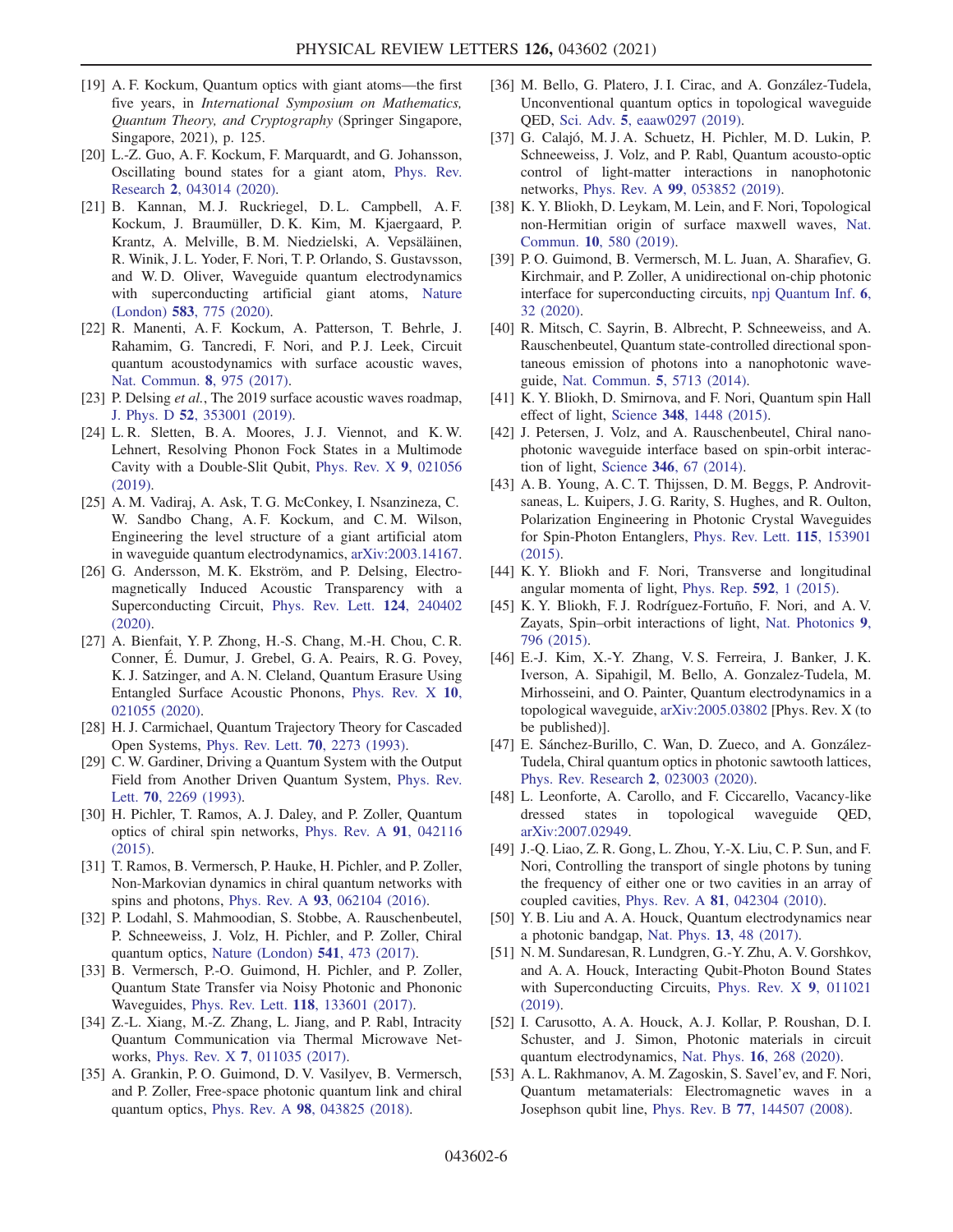- [54] M. Leib, F. Deppe, A. Marx, R. Gross, and M. J. Hartmann, Networks of nonlinear superconducting transmission line resonators, New J. Phys. 14[, 075024 \(2012\).](https://doi.org/10.1088/1367-2630/14/7/075024)
- [55] N. A. Masluk, I. M. Pop, A. Kamal, Z. K. Minev, and M. H. Devoret, Microwave Characterization of Josephson Junction Arrays: Implementing a Low Loss Superinductance, [Phys.](https://doi.org/10.1103/PhysRevLett.109.137002) Rev. Lett. 109[, 137002 \(2012\).](https://doi.org/10.1103/PhysRevLett.109.137002)
- [56] C. Altimiras, O. Parlavecchio, P. Joyez, D. Vion, P. Roche, D. Esteve, and F. Portier, Tunable microwave impedance matching to a high impedance source using a Josephson metamaterial, [Appl. Phys. Lett.](https://doi.org/10.1063/1.4832074) 103, 212601 (2013).
- [57] G. Rastelli and I. M. Pop, Tunable ohmic environment using Josephson junction chains, Phys. Rev. B 97[, 205429 \(2018\).](https://doi.org/10.1103/PhysRevB.97.205429)
- [58] T. Weißl, B. Küng, E. Dumur, A. K. Feofanov, I. Matei, C. Naud, O. Buisson, F. W. J. Hekking, and W. Guichard, Kerr coefficients of plasma resonances in Josephson junction chains, Phys. Rev. B 92[, 104508 \(2015\).](https://doi.org/10.1103/PhysRevB.92.104508)
- <span id="page-6-3"></span>[59] Y. Krupko, V. D. Nguyen, T. Weißl, É. Dumur, J. Puertas, R. Dassonneville, C. Naud, F. W. J. Hekking, D. M. Basko, O. Buisson, N. Roch, and W. Hasch-Guichard, Kerr nonlinearity in a superconducting Josephson metamaterial, Phys. Rev. B 98[, 094516 \(2018\).](https://doi.org/10.1103/PhysRevB.98.094516)
- [60] M. Mirhosseini, E. Kim, V. S. Ferreira, M. Kalaee, A. Sipahigil, A. J. Keller, and O. Painter, Superconducting metamaterials for waveguide quantum electrodynamics, [Nat. Commun.](https://doi.org/10.1038/s41467-018-06142-z) 9, 3706 (2018).
- [61] T. Weissl, Quantum phase and charge in Josephson junction chains, Ph.D. thesis, Grenoble, 2014.
- [62] S. Karkar, E. De Bono, M. Collet, G. Matten, M. Ouisse, and E. Rivet, Broadband Nonreciprocal Acoustic Propagation Using Programmable Boundary Conditions: From Analytical Modeling to Experimental Implementation, [Phys. Rev. Applied](https://doi.org/10.1103/PhysRevApplied.12.054033) 12, 054033 (2019).
- [63] J. P. Martínez, S. Léger, N. Gheeraert, R. Dassonneville, L. Planat, F. Foroughi, Y. Krupko, O. Buisson, C. Naud, W. Hasch-Guichard, S. Florens, I. Snyman, and N. Roch, A tunable Josephson platform to explore many-body quantum optics in circuit-QED, [npj Quantum Inf.](https://doi.org/10.1038/s41534-018-0104-0) 5, 19 (2019).
- [64] L. Planat, A. Ranadive, R. Dassonneville, J. M. Puertas, S. Léger, C. Naud, O. Buisson, W. Hasch-Guichard, D. M. Basko, and N. Roch, Photonic-Crystal Josephson Traveling-Wave Parametric Amplifier, [Phys. Rev. X](https://doi.org/10.1103/PhysRevX.10.021021) 10, 021021 [\(2020\).](https://doi.org/10.1103/PhysRevX.10.021021)
- <span id="page-6-0"></span>[65] S. John and J. Wang, Quantum Electrodynamics near a Photonic Band Gap: Photon Bound States and Dressed Atoms, [Phys. Rev. Lett.](https://doi.org/10.1103/PhysRevLett.64.2418) 64, 2418 (1990).
- [66] L. Zhou, H. Dong, Y.-X. Liu, C. P. Sun, and F. Nori, Quantum supercavity with atomic mirrors, [Phys. Rev. A](https://doi.org/10.1103/PhysRevA.78.063827) 78, [063827 \(2008\).](https://doi.org/10.1103/PhysRevA.78.063827)
- <span id="page-6-4"></span>[67] S. John and J. Wang, Quantum optics of localized light in a photonic band gap, Phys. Rev. B 43[, 12772 \(1991\).](https://doi.org/10.1103/PhysRevB.43.12772)
- [68] C.-L. Hung, S. M. Meenehan, D. E. Chang, O. Painter, and H. J. Kimble, Trapped atoms in one-dimensional photonic crystals, New J. Phys. 15[, 083026 \(2013\).](https://doi.org/10.1088/1367-2630/15/8/083026)
- <span id="page-6-8"></span>[69] A. Goban, C.-L. Hung, S.-P. Yu, J. Hood, J. Muniz, J. Lee, M. Martin, A. McClung, K. Choi, D. Chang, O. Painter, and H. Kimble, Atom–light interactions in photonic crystals, [Nat. Commun.](https://doi.org/10.1038/ncomms4808) 5, 3808 (2014).
- <span id="page-6-7"></span>[70] A. González-Tudela, C.-L. Hung, D. E. Chang, J. I. Cirac, and H. J. Kimble, Subwavelength vacuum lattices and

atom–atom interactions in two-dimensional photonic crystals, [Nat. Photonics](https://doi.org/10.1038/nphoton.2015.54) 9, 320 (2015).

- <span id="page-6-6"></span>[71] J. S. Douglas, H. Habibian, C.-L. Hung, A. V. Gorshkov, H. J. Kimble, and D. E. Chang, Quantum many-body models with cold atoms coupled to photonic crystals, [Nat. Photonics](https://doi.org/10.1038/nphoton.2015.57) 9, 326 (2015).
- [72] J. D. Hood, A. Goban, A. Asenjo-Garcia, M. Lu, S.-P. Yu, D. E. Chang, and H. J. Kimble, Atom–atom interactions around the band edge of a photonic crystal waveguide, [Proc. Natl. Acad. Sci. U.S.A.](https://doi.org/10.1073/pnas.1603788113) 113, 10507 (2016).
- [73] J. S. Douglas, T. Caneva, and D. E. Chang, Photon Molecules in Atomic Gases Trapped Near Photonic Crystal Waveguides, Phys. Rev. X 6[, 031017 \(2016\)](https://doi.org/10.1103/PhysRevX.6.031017).
- [74] E. Munro, L. C. Kwek, and D. E. Chang, Optical properties of an atomic ensemble coupled to a band edge of a photonic crystal waveguide, New J. Phys. 19[, 083018 \(2017\)](https://doi.org/10.1088/1367-2630/aa7fad).
- [75] D. E. Chang, J. S. Douglas, A. González-Tudela, C.-L. Hung, and H. J. Kimble, Colloquium: Quantum matter built from nanoscopic lattices of atoms and photons, [Rev. Mod.](https://doi.org/10.1103/RevModPhys.90.031002) Phys. 90[, 031002 \(2018\)](https://doi.org/10.1103/RevModPhys.90.031002).
- <span id="page-6-1"></span>[76] J. R. Johansson, G. Johansson, C. M. Wilson, and F. Nori, Dynamical Casimir Effect in a Superconducting Coplanar Waveguide, Phys. Rev. Lett. 103[, 147003 \(2009\).](https://doi.org/10.1103/PhysRevLett.103.147003)
- [77] J. R. Johansson, G. Johansson, C. M. Wilson, and F. Nori, Dynamical Casimir effect in superconducting microwave circuits, Phys. Rev. A 82[, 052509 \(2010\).](https://doi.org/10.1103/PhysRevA.82.052509)
- [78] S. Pogorzalek, K. G. Fedorov, L. Zhong, J. Goetz, F. Wulschner, M. Fischer, P. Eder, E. Xie, K. Inomata, T. Yamamoto, Y. Nakamura, A. Marx, F. Deppe, and R. Gross, Hysteretic Flux Response and Nondegenerate Gain of Flux-Driven Josephson Parametric Amplifiers, [Phys. Rev. Ap](https://doi.org/10.1103/PhysRevApplied.8.024012)plied 8[, 024012 \(2017\)](https://doi.org/10.1103/PhysRevApplied.8.024012).
- [79] X. Wang, A. Miranowicz, and F. Nori, Ideal Quantum Nondemolition Readout of a Flux Qubit without Purcell Limitations, [Phys. Rev. Applied](https://doi.org/10.1103/PhysRevApplied.12.064037) 12, 064037 (2019).
- <span id="page-6-2"></span>[80] See Supplemental Material at [http://link.aps.org/](http://link.aps.org/supplemental/10.1103/PhysRevLett.126.043602) [supplemental/10.1103/PhysRevLett.126.043602](http://link.aps.org/supplemental/10.1103/PhysRevLett.126.043602) for detailed derivations of our main results, which includes Refs. [81–84].
- [81] J. Q. You, X. Hu, S. Ashhab, and F. Nori, Low-decoherence flux qubit, Phys. Rev. B 75[, 140515\(R\) \(2007\)](https://doi.org/10.1103/PhysRevB.75.140515).
- [82] T. Ozawa, H. M. Price, A. Amo, N. Goldman, M. Hafezi, L. Lu, M. C. Rechtsman, D. Schuster, J. Simon, O. Zilberberg, and I. Carusotto, Topological photonics, [Rev. Mod. Phys.](https://doi.org/10.1103/RevModPhys.91.015006) 91[, 015006 \(2019\).](https://doi.org/10.1103/RevModPhys.91.015006)
- [83] S. Ryu, A. P. Schnyder, A. Furusaki, and A. W. W. Ludwig, Topological insulators and superconductors: Tenfold way and dimensional hierarchy, [New J. Phys.](https://doi.org/10.1088/1367-2630/12/6/065010) 12, 065010 [\(2010\).](https://doi.org/10.1088/1367-2630/12/6/065010)
- <span id="page-6-5"></span>[84] C.L. Kane and T.C. Lubensky, Topological boundary modes in isostatic lattices, Nat. Phys. 10[, 39 \(2014\)](https://doi.org/10.1038/nphys2835).
- [85] W. Zhao and Z. Wang, Single-photon scattering and bound states in an atom-waveguide system with two or multiple coupling points, Phys. Rev. A 101[, 053855 \(2020\)](https://doi.org/10.1103/PhysRevA.101.053855).
- [86] C. Cohen-Tannoudji, J. Dupont-Roc, and G. Grynberg, Atom–Photon Interactions (Wiley, New York, 1998).
- [87] A. González-Tudela and J. I. Cirac, Markovian and non-Markovian dynamics of quantum emitters coupled to twodimensional structured reservoirs, [Phys. Rev. A](https://doi.org/10.1103/PhysRevA.96.043811) 96, 043811 [\(2017\).](https://doi.org/10.1103/PhysRevA.96.043811)